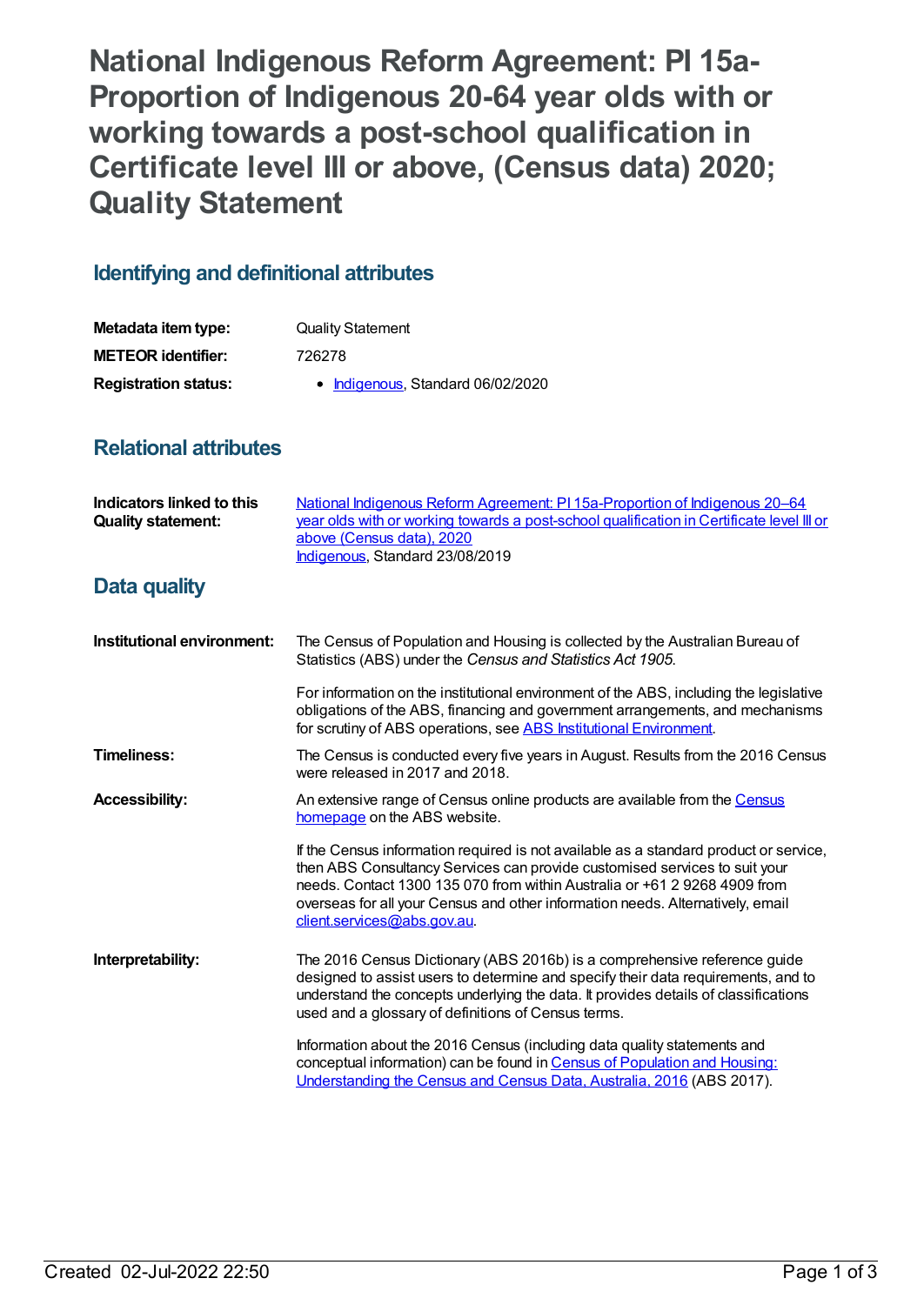| <b>Relevance:</b>                      | Census data are available by state/territory and by statistical areas. The Census<br>collects data from all people in Australia on Census night, except foreign diplomats<br>and their families. People in Norfolk Island on Census night were counted for the<br>first time in the 2016 Australian Census following passage of the Norfolk Island<br>Legislation Amendment Act 2015.<br>The Census collects information on the highest level of non-school qualification,<br>student status and type of educational institution attending for each individual. The<br>classification used is the Australian Standard Classification of Education<br>(ASCED) 2001 (ABS 2001). |  |
|----------------------------------------|-------------------------------------------------------------------------------------------------------------------------------------------------------------------------------------------------------------------------------------------------------------------------------------------------------------------------------------------------------------------------------------------------------------------------------------------------------------------------------------------------------------------------------------------------------------------------------------------------------------------------------------------------------------------------------|--|
| <b>Accuracy:</b>                       | The 2016 Post Enumeration Survey, which is run a month after each Census is<br>completed, found a net undercount for the 2016 Census of 1.0%. This means<br>approximately 99% of all people in Australia on Census night were counted; this<br>was an improvement of 0.7% on the undercount from 2011. The Census is self-<br>enumerated; respondents sometimes do not return a Census form or fail to answer<br>every applicable question. While some data is imputed, the majority of output<br>classifications include a `Not stated' category to record the level of non-response<br>for that data item.                                                                  |  |
|                                        | This indicator uses four Census data items.                                                                                                                                                                                                                                                                                                                                                                                                                                                                                                                                                                                                                                   |  |
|                                        | Non-school qualification: Level of education is used to ascertain level of highest<br>qualification (for qualifications at or above Certificate III level). Non-response rate<br>for this variable in the 2016 Census was 2.8% (up from 2.6% in 2011).                                                                                                                                                                                                                                                                                                                                                                                                                        |  |
|                                        | Level of current study isn't collected in the Census. The combination of Full-<br>time/Part-time student status (for whether studying or not) and Type of educational<br>institution attending (to exclude school students) can be used to give the number of<br>persons studying for a non-school qualification. Non-response rates for these<br>variables were 6.8% and 2.7% respectively (compared to 6.2% and 4.4% in 2011).                                                                                                                                                                                                                                              |  |
|                                        | An estimated 5.3% of respondents provided more than one response to Type of<br>educational institution attending and 0.8% to Full-time part-time student status; in<br>these cases responses were accepted in the order they appeared on the form and<br>extra responses were rejected.                                                                                                                                                                                                                                                                                                                                                                                       |  |
|                                        | The Indigenous status item is used to ascertain Indigenous status of persons. The<br>non-response rate for this variable was 6.0% (up from 4.9% in 2011).                                                                                                                                                                                                                                                                                                                                                                                                                                                                                                                     |  |
|                                        | For further information see specific data quality statements and the non-response<br>rate quality statement.                                                                                                                                                                                                                                                                                                                                                                                                                                                                                                                                                                  |  |
| <b>Coherence:</b>                      | It is important for Census data to be comparable and compatible with previous<br>Censuses and also with other data produced by the ABS and wider community.<br>The ABS, and the Census, uses Australian standard classifications, where<br>available and appropriate, to provide data comparability across statistical<br>collections.                                                                                                                                                                                                                                                                                                                                        |  |
|                                        | The Australian Standard Classification of Education (ASCED) (ABS 2001) has<br>been used in all surveys with education items since 2001 and allows the education<br>and training items between different surveys to be compared.                                                                                                                                                                                                                                                                                                                                                                                                                                               |  |
|                                        | The National Aboriginal and Torres Strait Islander Social Survey (ABS 2016a),<br>Australian Aboriginal and Torres Strait Islander Health Survey (ABS 2019) and<br>Survey of Education and Work (ABS 2018) also provide information on educational<br>attainment for this indicator.                                                                                                                                                                                                                                                                                                                                                                                           |  |
| <b>Source and reference attributes</b> |                                                                                                                                                                                                                                                                                                                                                                                                                                                                                                                                                                                                                                                                               |  |
| <b>Submitting organisation:</b>        | <b>Australian Bureau of Statistics</b>                                                                                                                                                                                                                                                                                                                                                                                                                                                                                                                                                                                                                                        |  |

| Origin: | ABS Census of Population and Housing. Data are available every five years. |  |
|---------|----------------------------------------------------------------------------|--|
|         |                                                                            |  |